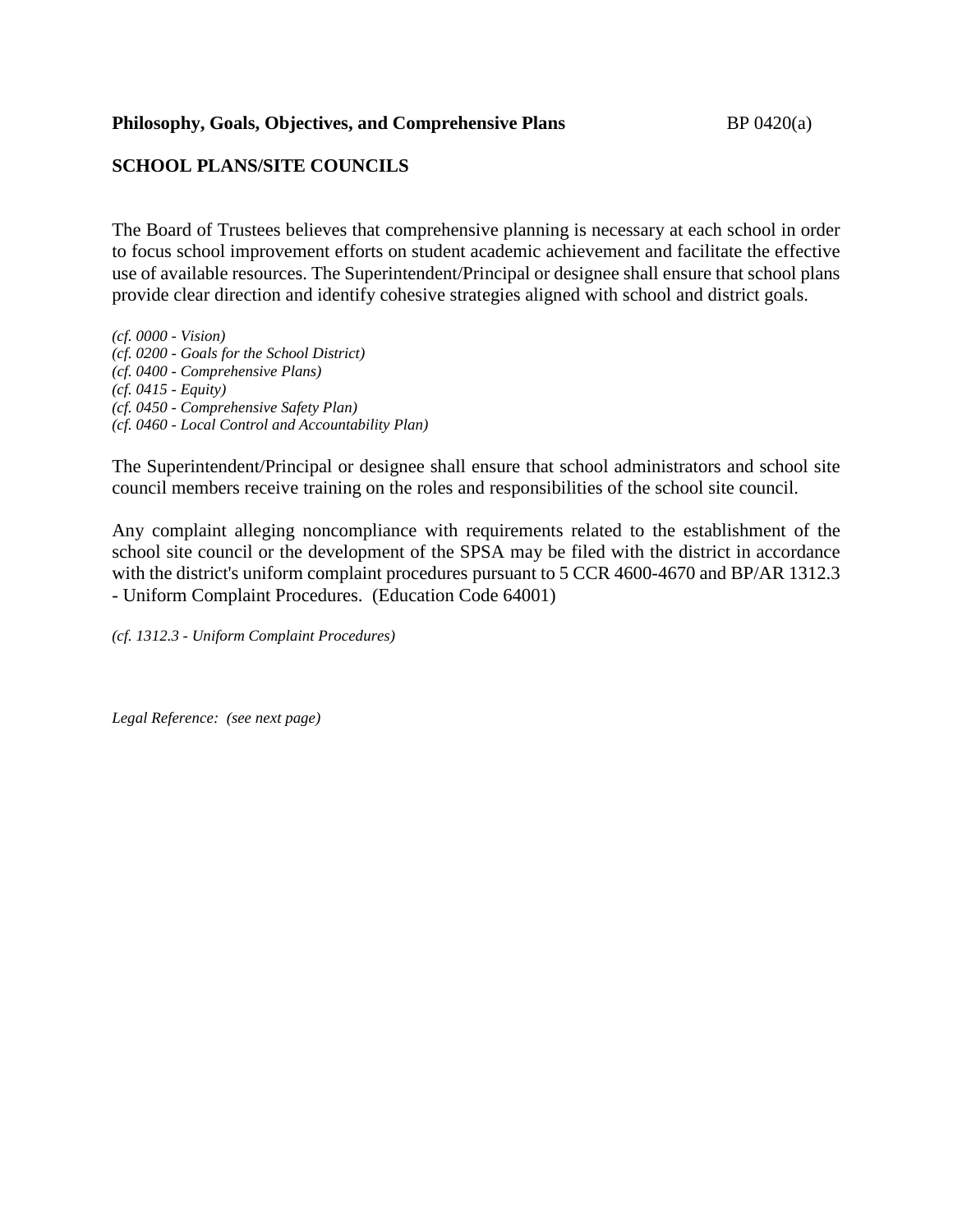#### BP 0420(b)

#### **SCHOOL PLANS/SITE COUNCILS** (continued)

*Legal Reference:*

*EDUCATION CODE 52-53 Designation of schools 33133 Information guide for school site councils 35147 Open meeting laws exceptions 52060-52077 Local control and accountability plan 52176 English learner advisory committees 56000-56867 Special education 64000 Categorical programs included in consolidated application 64001 School plan for student achievement, consolidated application programs 65000-65001 School site councils CODE OF REGULATIONS, TITLE 5 3930-3937 Compliance plans 4600-4670 Uniform complaint procedures 11308 English learner advisory committees UNITED STATES CODE, TITLE 20 6303 School improvement 6311 State plan 6314 Schoolwide programs; schoolwide program plan 6421-6472 Programs for neglected, delinquent, and at-risk children and youth 6601-6651 Teacher and Principal Training and Recruitment program 6801-7014 Limited English proficient and immigrant students 7101-7122 Student Support and Academic Enrichment Grants 7341-7355c Rural Education Initiative*

*Management Resources:*

*CALIFORNIA DEPARTMENT OF EDUCATION PUBLICATIONS A Guide for Developing the Single Plan for Student Achievement: A Resource for the School Site Council, February 2014 WEST ED PUBLICATIONS California Healthy Kids Survey California School Climate Survey WEB SITES California Department of Education: http://www.cde.ca.gov U.S. Department of Education: http://www.ed.gov WestEd: http://www.wested.org*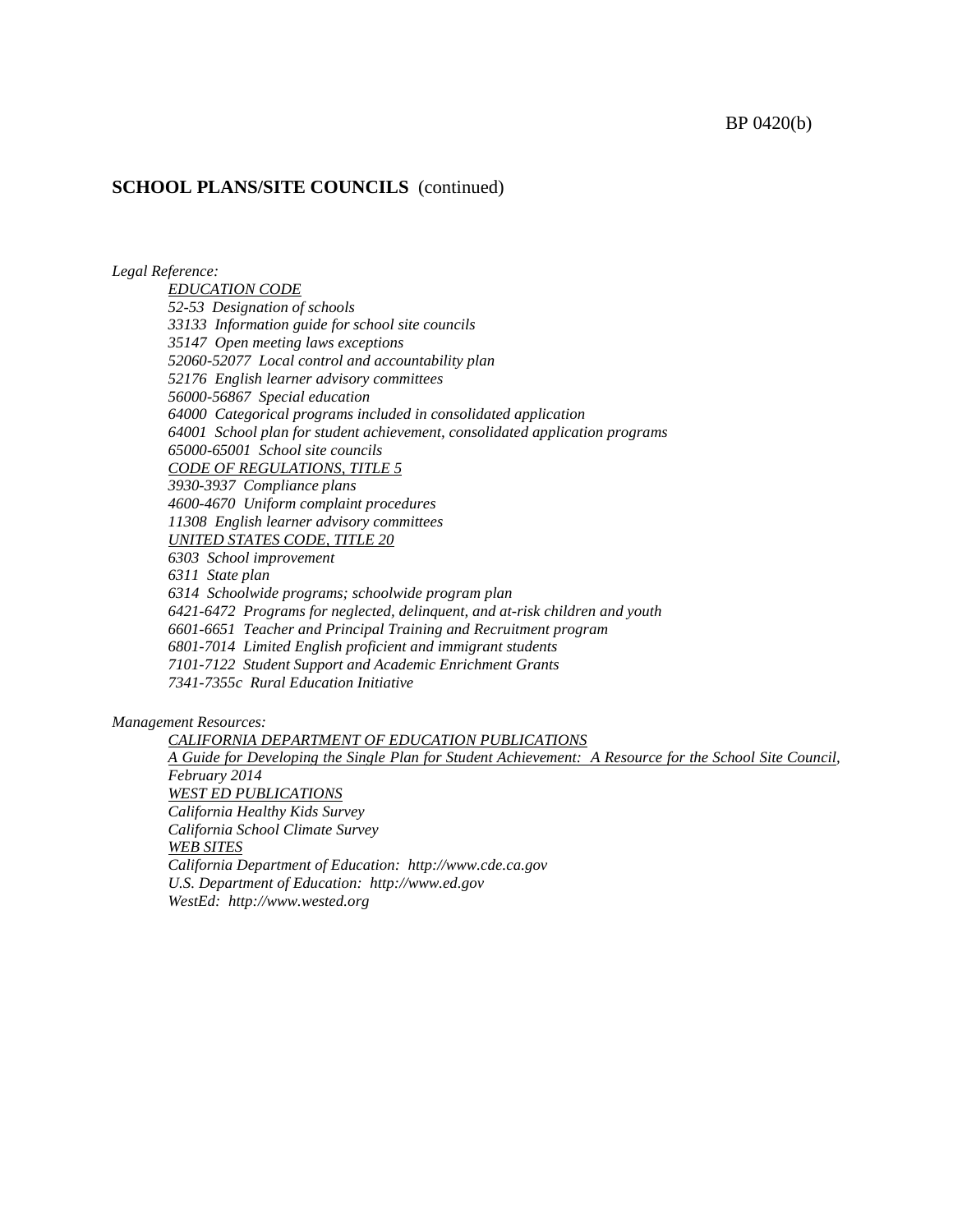# Policy **CUDDEBACK UNION ELEMENTARY SCHOOL DISTRICT** adopted: December 11, 2019 Carlotta, California **Philosophy, Goals, Objectives, and Comprehensive Plans** AR 0420(a)

# **SCHOOL PLANS/SITE COUNCILS**

### **School Site Councils**

Each school that operates a program requiring the development of a school plan for student achievement (SPSA) pursuant to Education Code 64001 shall have a school site council composed of the following: (Education Code 65000)

- 1. The principal or designee
- 2. Classroom teachers at the school, selected by the classroom teachers at the school
- 3. Other school personnel who are not teachers, selected by the other personnel at the school who are not teachers
- 4. Parents/guardians of students attending the school and/or other members of the community, selected by the parents/guardians of students attending the school

A district employee may serve as a parent/guardian representative on the school site council of the school his/her child attends, provided the employee does not work at that school. (Education Code 65000)

The bylaws of each school site council shall include the method of selecting members and officers, terms of office, responsibilities of council members, time commitment, and a policy of nondiscrimination and equity.

*(cf. 0415 - Equity)*

School site councils shall operate in accordance with procedural meeting requirements established in Education Code 35147.

*(cf. 1220 - Citizen Advisory Committees)*

#### **School Plan for Student Achievement**

The school site council shall develop and annually review and update an SPSA that addresses all federal and/or state categorical programs in which the school participates pursuant to Education Code 64000. (Education Code 64001)

*(cf. 1431 - Waivers) (cf. 6020 - Parent Involvement)*